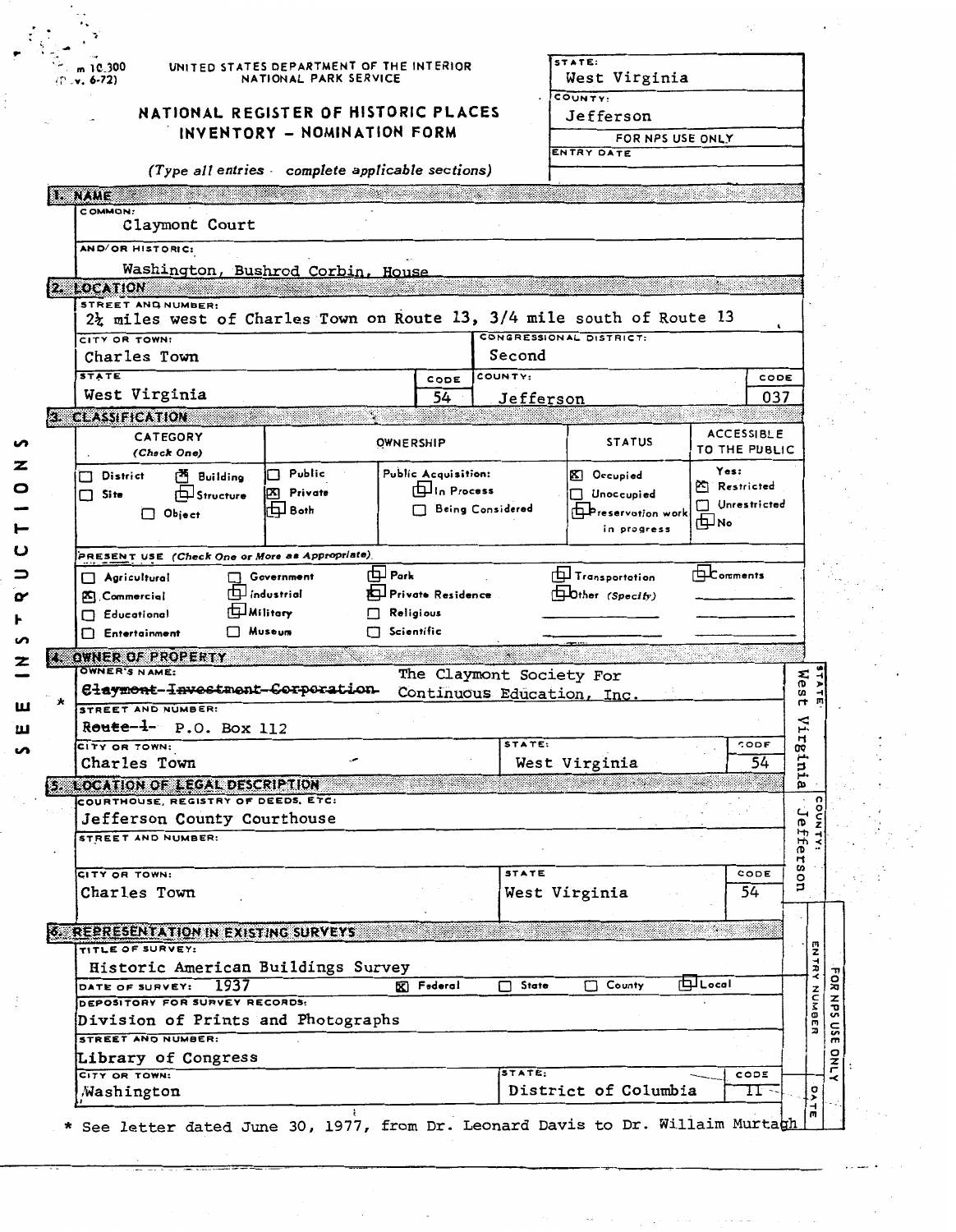| 7. DESCRIPTICH                                                   |                                                                                                                                                                                                                                                                                                                                                                                                                                                                                                                                                                                                                                                                                                                                                                                                                                                                                                                                                                                                                                                      |             |                   |              | py wyb po                                                                  | 不动 不能       |                 |  |
|------------------------------------------------------------------|------------------------------------------------------------------------------------------------------------------------------------------------------------------------------------------------------------------------------------------------------------------------------------------------------------------------------------------------------------------------------------------------------------------------------------------------------------------------------------------------------------------------------------------------------------------------------------------------------------------------------------------------------------------------------------------------------------------------------------------------------------------------------------------------------------------------------------------------------------------------------------------------------------------------------------------------------------------------------------------------------------------------------------------------------|-------------|-------------------|--------------|----------------------------------------------------------------------------|-------------|-----------------|--|
|                                                                  | See Built                                                                                                                                                                                                                                                                                                                                                                                                                                                                                                                                                                                                                                                                                                                                                                                                                                                                                                                                                                                                                                            |             |                   | (Check One)  |                                                                            |             |                 |  |
|                                                                  | <sup>25</sup> Excellent                                                                                                                                                                                                                                                                                                                                                                                                                                                                                                                                                                                                                                                                                                                                                                                                                                                                                                                                                                                                                              | Good        | $\Box$ Fair       | Deteriorated | $\Box$ Ruins                                                               |             | □ Unexposed     |  |
| <b>CONDITION</b>                                                 |                                                                                                                                                                                                                                                                                                                                                                                                                                                                                                                                                                                                                                                                                                                                                                                                                                                                                                                                                                                                                                                      | (Check One) |                   |              |                                                                            | (Check One) |                 |  |
|                                                                  | **X Altered                                                                                                                                                                                                                                                                                                                                                                                                                                                                                                                                                                                                                                                                                                                                                                                                                                                                                                                                                                                                                                          |             | <b>Notifiered</b> |              | $\Box$ Moved                                                               |             | X Original Site |  |
| DESCRIBE THE PRESENT AND ORIGINAL (If known) PHYSICAL APPEARANCE | "Claymont Court" is a brick Georgian colonial mansion house painted white<br>with two adjoining wings. The wings and the main unit are two and one-<br>half stories and are covered by a gable roof. Six dormers, front and back,<br>break the line of the roof, and a huge chimney rises at each end of the<br>main portion and at the end of each adjoining wing. A small railed obser-<br>vation platform surmounts the roof of the central unit. The plainness of<br>the front is relieved by a small flat-roofed portico with Ionic columns at<br>the entrance. Wide galleries extend the length of the first and second<br>stories in the rear of the main part of the house, and a glass sun porch<br>adjoins the north wing. Two smaller two story brick buildings with<br>hipped roofs pierced by square central chimneys are joined to the main<br>house by small walled courts. All of the bricks are of Flemish bond and<br>are $(2\frac{1}{4}$ " x $2\frac{1}{2}$ ") x $4\frac{1}{4}$ " $(8\frac{1}{2}$ " x $8\frac{3}{4}$ "), in size. |             |                   |              |                                                                            |             |                 |  |
|                                                                  | "Claymont Court" is definitely placed in a beautiful setting.                                                                                                                                                                                                                                                                                                                                                                                                                                                                                                                                                                                                                                                                                                                                                                                                                                                                                                                                                                                        |             |                   |              | mansion's spacious lawn is planted with an assortment of shrubs and trees. |             | The             |  |
|                                                                  | Unfortunately, two terraces are all that remain of the original seven-<br>terraced garden; however, these two terraces adequately add a crowning<br>touch to the gracious estate.                                                                                                                                                                                                                                                                                                                                                                                                                                                                                                                                                                                                                                                                                                                                                                                                                                                                    |             |                   |              |                                                                            |             |                 |  |
|                                                                  | As far as can be determined from existing records, the entire building was<br>finished in c. 1840.                                                                                                                                                                                                                                                                                                                                                                                                                                                                                                                                                                                                                                                                                                                                                                                                                                                                                                                                                   |             |                   |              |                                                                            |             |                 |  |
|                                                                  |                                                                                                                                                                                                                                                                                                                                                                                                                                                                                                                                                                                                                                                                                                                                                                                                                                                                                                                                                                                                                                                      |             |                   |              |                                                                            |             |                 |  |
|                                                                  |                                                                                                                                                                                                                                                                                                                                                                                                                                                                                                                                                                                                                                                                                                                                                                                                                                                                                                                                                                                                                                                      |             |                   |              |                                                                            |             |                 |  |
|                                                                  |                                                                                                                                                                                                                                                                                                                                                                                                                                                                                                                                                                                                                                                                                                                                                                                                                                                                                                                                                                                                                                                      |             |                   |              |                                                                            |             |                 |  |
|                                                                  |                                                                                                                                                                                                                                                                                                                                                                                                                                                                                                                                                                                                                                                                                                                                                                                                                                                                                                                                                                                                                                                      |             |                   |              |                                                                            |             |                 |  |
|                                                                  |                                                                                                                                                                                                                                                                                                                                                                                                                                                                                                                                                                                                                                                                                                                                                                                                                                                                                                                                                                                                                                                      |             |                   |              |                                                                            |             |                 |  |
|                                                                  |                                                                                                                                                                                                                                                                                                                                                                                                                                                                                                                                                                                                                                                                                                                                                                                                                                                                                                                                                                                                                                                      |             |                   |              |                                                                            |             |                 |  |
|                                                                  |                                                                                                                                                                                                                                                                                                                                                                                                                                                                                                                                                                                                                                                                                                                                                                                                                                                                                                                                                                                                                                                      |             |                   |              |                                                                            |             |                 |  |
|                                                                  |                                                                                                                                                                                                                                                                                                                                                                                                                                                                                                                                                                                                                                                                                                                                                                                                                                                                                                                                                                                                                                                      |             |                   |              |                                                                            |             |                 |  |
|                                                                  |                                                                                                                                                                                                                                                                                                                                                                                                                                                                                                                                                                                                                                                                                                                                                                                                                                                                                                                                                                                                                                                      |             |                   |              |                                                                            |             |                 |  |
|                                                                  |                                                                                                                                                                                                                                                                                                                                                                                                                                                                                                                                                                                                                                                                                                                                                                                                                                                                                                                                                                                                                                                      |             |                   |              |                                                                            |             |                 |  |
|                                                                  |                                                                                                                                                                                                                                                                                                                                                                                                                                                                                                                                                                                                                                                                                                                                                                                                                                                                                                                                                                                                                                                      |             |                   |              |                                                                            |             |                 |  |
|                                                                  | ** after fire in 1838                                                                                                                                                                                                                                                                                                                                                                                                                                                                                                                                                                                                                                                                                                                                                                                                                                                                                                                                                                                                                                |             |                   |              |                                                                            |             |                 |  |
|                                                                  |                                                                                                                                                                                                                                                                                                                                                                                                                                                                                                                                                                                                                                                                                                                                                                                                                                                                                                                                                                                                                                                      |             |                   |              |                                                                            |             |                 |  |
|                                                                  |                                                                                                                                                                                                                                                                                                                                                                                                                                                                                                                                                                                                                                                                                                                                                                                                                                                                                                                                                                                                                                                      |             |                   |              |                                                                            |             |                 |  |
|                                                                  |                                                                                                                                                                                                                                                                                                                                                                                                                                                                                                                                                                                                                                                                                                                                                                                                                                                                                                                                                                                                                                                      |             |                   |              |                                                                            |             |                 |  |
|                                                                  |                                                                                                                                                                                                                                                                                                                                                                                                                                                                                                                                                                                                                                                                                                                                                                                                                                                                                                                                                                                                                                                      |             |                   |              |                                                                            |             |                 |  |
|                                                                  |                                                                                                                                                                                                                                                                                                                                                                                                                                                                                                                                                                                                                                                                                                                                                                                                                                                                                                                                                                                                                                                      |             |                   |              |                                                                            |             |                 |  |
|                                                                  |                                                                                                                                                                                                                                                                                                                                                                                                                                                                                                                                                                                                                                                                                                                                                                                                                                                                                                                                                                                                                                                      |             |                   |              |                                                                            |             |                 |  |
|                                                                  |                                                                                                                                                                                                                                                                                                                                                                                                                                                                                                                                                                                                                                                                                                                                                                                                                                                                                                                                                                                                                                                      |             |                   |              |                                                                            |             |                 |  |

 $\frac{1}{\sqrt{2}}\left( \frac{1}{\sqrt{2}}\right) \left( \frac{1}{\sqrt{2}}\right) \left( \frac{1}{\sqrt{2}}\right) \left( \frac{1}{\sqrt{2}}\right) \left( \frac{1}{\sqrt{2}}\right) \left( \frac{1}{\sqrt{2}}\right) \left( \frac{1}{\sqrt{2}}\right) \left( \frac{1}{\sqrt{2}}\right) \left( \frac{1}{\sqrt{2}}\right) \left( \frac{1}{\sqrt{2}}\right) \left( \frac{1}{\sqrt{2}}\right) \left( \frac{1}{\sqrt{2}}\right) \left( \frac{1}{\sqrt{2}}\right) \left$ 

 $\epsilon \leq 2$ 

 $\tilde{\mathbb{Q}}$ 

 $\begin{bmatrix} 1 \\ 1 \\ 1 \end{bmatrix}$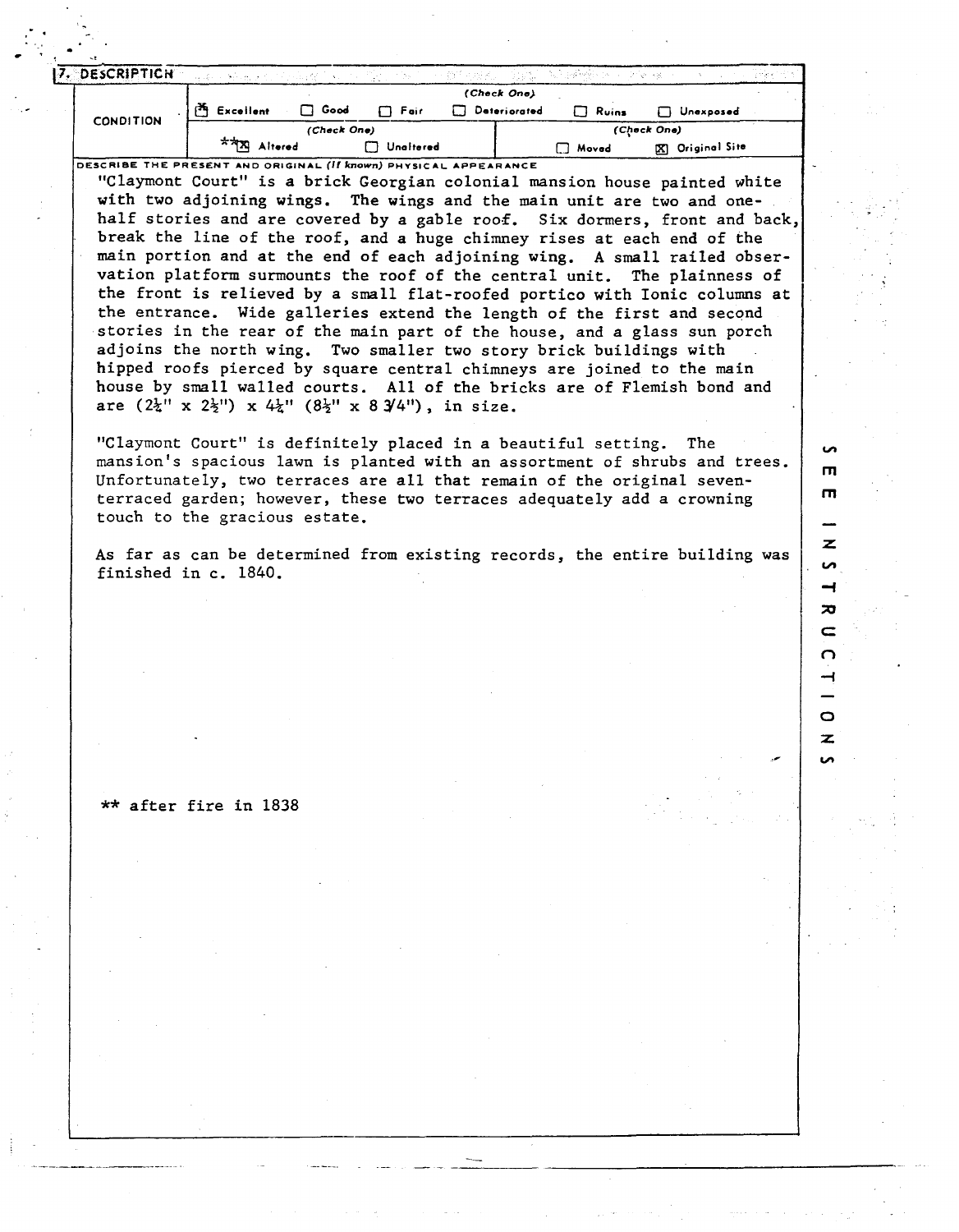| والمتعاني والأنابط كالمعاطف ويقد                                    |                                    |     |                        |                         |
|---------------------------------------------------------------------|------------------------------------|-----|------------------------|-------------------------|
| <b>SIGNIFICANCE</b>                                                 |                                    | No. | 明治セルキ<br>ありふく          |                         |
| PERIOD (Check One or More as Appropriate)                           |                                    |     |                        |                         |
| Pre-Columbian!                                                      | 16th Century<br>T                  |     | 18th Century           | 20th Century            |
| 15th Century                                                        | 17th Century<br>0                  |     | m<br>19th Century      |                         |
| SPECIFIC DATE(S) (If Applicable and Known)1899 (Bought by Stockton) |                                    |     |                        | 1943<br>(Bought by R.J. |
| AREAS OF SIGNIFICANCE                                               | (Check One or More as Appropriate) |     |                        | <del>Funkhouser)</del>  |
| Abor iginal                                                         | Education                          |     | Political              | Urban Planning          |
| $\Box$ Prehistoric                                                  | $\Box$ Engineering                 |     | Religion/Phi.          | Other (Specity)         |
| <b>Historic</b><br>11                                               | Industry                           |     | losophy                |                         |
| Agriculture                                                         | Invention                          |     | Science                |                         |
| Architecture                                                        | Landscape                          |     | Sculpture              |                         |
| Art                                                                 | Architecture                       |     | <b>R</b> Social/Human- |                         |
| Commerce                                                            | <b>KI</b> Literature               |     | itarian                |                         |
| Communications                                                      | <b>Military</b>                    |     | Theater                |                         |
| Conservation                                                        | Music                              |     | <b>Transportation</b>  |                         |
|                                                                     |                                    |     |                        |                         |

STATEMENT OF SIGNIFICANCE

Claymont Court is not only historically significant because it was built by George Washington's great nephew, Bushrod Corbin Washington, who later became a local justice of the peace, representative in the Virginia House. of Delegates, and representative in the General Assembly, but also because it became the home of one of America's greatest authors, Frank Stockton, and in 1943, the home of the well know philanthropist, R.J. Funkhouser. It is also architecturally significant because it is the most pretentious of the Washington homes in Jefferson County, far surpassing its neighbors in size, luxury, and grounds.

Bushrod Corbin Washington built "Claymont Court" in 1820. It was estimated at \$30,000 in value. In 1838, while Bushrod was in his first week of service in the General Assembly at Richmond, his beautiful home was completely destroyed by fire. It is believed that the fire started when the sparks of shelled corn cobs, which had been thrown into a fireplace, were carried to the roof and ignited. However, this fire or a second one which started shortly after, were not entirely disastrous because Bushrod rebuilt his ante-bellum mansion, making it into the beautiful house it is today. The exact date of its final construction is not known, but it is believed to be around 1840.

The Washingtons lived here for many years, and during the Civil War, were joined by many of their relatives when hostilities threatened the neighboring homes.

In June 1899, Frank Stockton, who is best remembered for his classic short story "The Lady or the Tiger?" bought the property and remained there until his death in April 1902. Stockton, who was born in Philadelphia in 1834, worked for nearly fourteen years in Philadelphia and New York as a wood engraver; in 1873, he became assistant editor of Saint Nicholas, and in 1879, he made his first outstanding success as the author of Rudder Grange. Among his noteworthy works, mostly humorous, are "The Lady or the Tiger?" (written in 1882), The Rudder Grange Abroad (written in 1884), The Casting Away of Mrs. Lecks and Mrs. Aleshine (written in 1886), and its sequel, The Dusantes, (written in 1888, The Adventures of Captain Horn (written in 1899, and Mrs Cliff's Yacht (written in 1896). While living at "Claymont Court," he composed many other popular novels including Kate Bonnet, the famous romance of a pirate's daughter.

In 1943, R.J. Funkhouser, whose life can be compared to that of Horatio

**S** z  $\bullet$  $\mathbf C$  $\Rightarrow$  $\propto$ **S**  $\mathbf{z}$ ш ш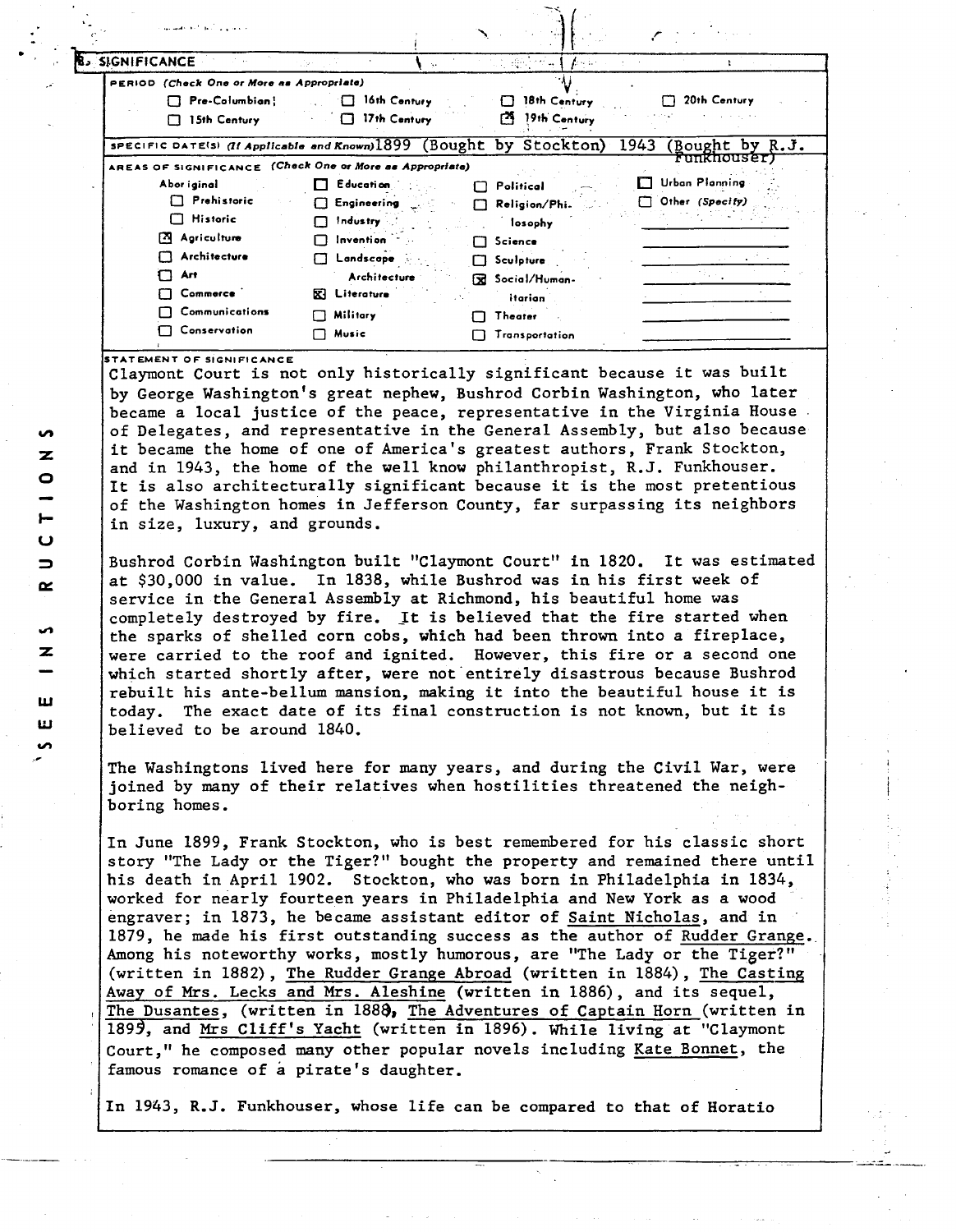| ٠.                         |                                                                   |
|----------------------------|-------------------------------------------------------------------|
| $\frac{1}{2}$ Form 10-300a | UNITED STATES DEPARTMENT OF THE INTERIOR<br>NATIONAL PARK SERVICE |

**NATIONAL REGISTER OF HISTORIC PLACES** 

## **INVENTORY** - **NOMINATION FORM**

| <b>ENTRY NUMBER</b> | DATE |
|---------------------|------|
| FOR NPS USE ONLY    |      |
| Jefferson           |      |
| COUNTY              |      |
| West Virginia       |      |
| <b>STATE</b>        |      |

## *(Continuation Sheet)* I

(Number all entries) 8. SIGNIFICANCE (Continued) No, 1

:<br>|-<br>|-<br>|- |- |- |-

Alger, bought "Claymont Court." He had risen from the poor son of a country store-keeper to the owner of the O'Sullivan Rubber Corporation and had interest in such enterprises as the Funkhouser Company and the Victor Products Corporation. From his home at "Claymont Court," he did such acts for the community as establish the Blakeley Bank and Trust Company and donated generously for the construction of a local hospital.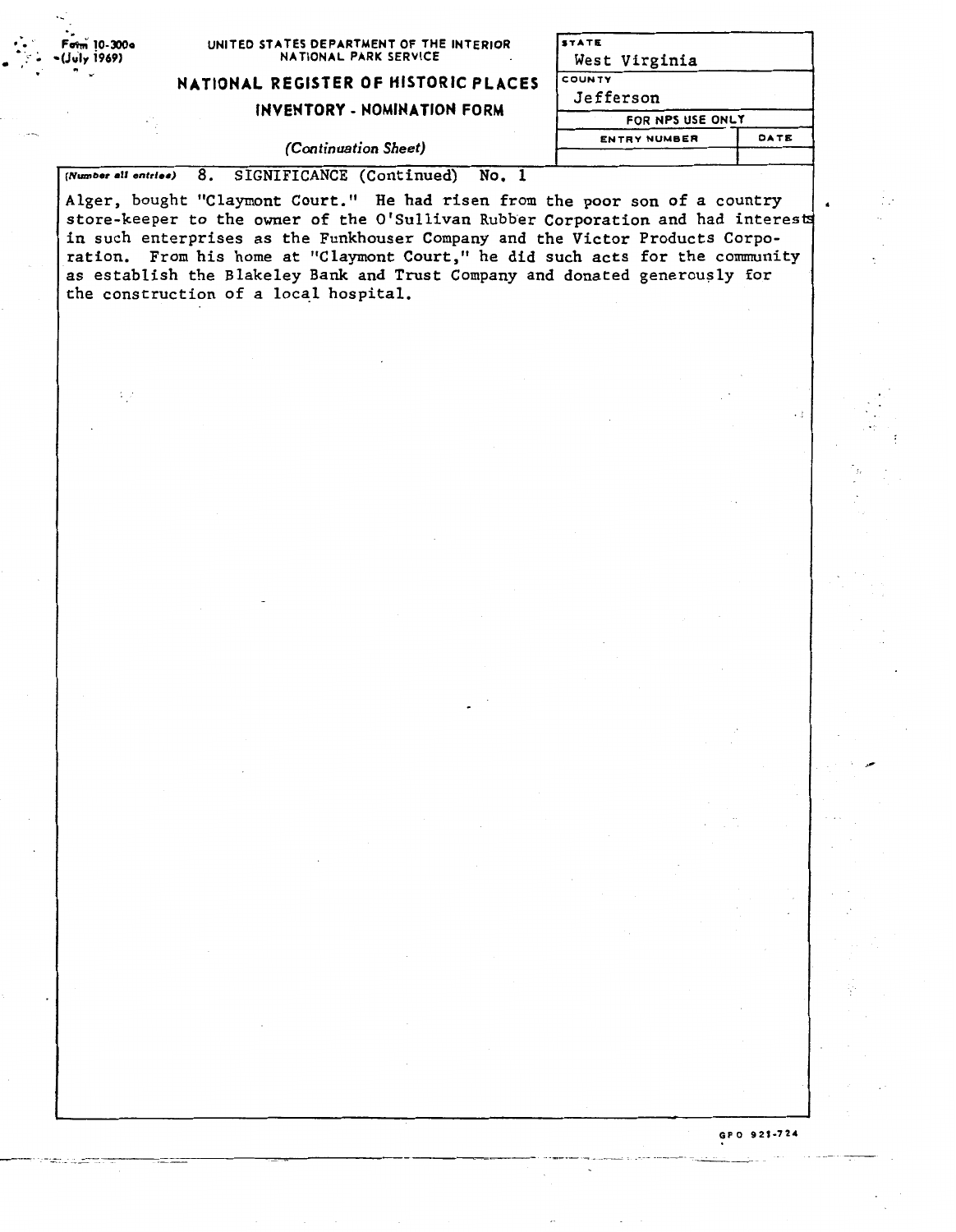|                                                                                                                                                                                                                                                                                                                                                                                                                                                                                                                                                                                                                                                                                                                         |                           |      |   | <b>19. MAJOR BIBLIOGRAPHICAL REFERENCES A construction of the state of the state of the state of the state of the state of the state of the state of the state of the state of the state of the state of the state of the stat</b> |                                 |            |
|-------------------------------------------------------------------------------------------------------------------------------------------------------------------------------------------------------------------------------------------------------------------------------------------------------------------------------------------------------------------------------------------------------------------------------------------------------------------------------------------------------------------------------------------------------------------------------------------------------------------------------------------------------------------------------------------------------------------------|---------------------------|------|---|------------------------------------------------------------------------------------------------------------------------------------------------------------------------------------------------------------------------------------|---------------------------------|------------|
| Bushong, Millard K., Historic Jefferson County, Boyce: Carr Publishing Co.,                                                                                                                                                                                                                                                                                                                                                                                                                                                                                                                                                                                                                                             | Inc., 1972.               |      |   |                                                                                                                                                                                                                                    |                                 |            |
|                                                                                                                                                                                                                                                                                                                                                                                                                                                                                                                                                                                                                                                                                                                         |                           |      |   |                                                                                                                                                                                                                                    |                                 |            |
| "Claymont Court," MAGAZINE OF THE JEFFERSON COUNTY HISTORICAL SOCIETY,                                                                                                                                                                                                                                                                                                                                                                                                                                                                                                                                                                                                                                                  |                           |      |   |                                                                                                                                                                                                                                    |                                 |            |
|                                                                                                                                                                                                                                                                                                                                                                                                                                                                                                                                                                                                                                                                                                                         | December 1949, pp. 25-28. |      |   |                                                                                                                                                                                                                                    |                                 |            |
|                                                                                                                                                                                                                                                                                                                                                                                                                                                                                                                                                                                                                                                                                                                         |                           |      |   |                                                                                                                                                                                                                                    |                                 |            |
|                                                                                                                                                                                                                                                                                                                                                                                                                                                                                                                                                                                                                                                                                                                         |                           |      |   |                                                                                                                                                                                                                                    |                                 |            |
|                                                                                                                                                                                                                                                                                                                                                                                                                                                                                                                                                                                                                                                                                                                         |                           |      |   |                                                                                                                                                                                                                                    |                                 |            |
|                                                                                                                                                                                                                                                                                                                                                                                                                                                                                                                                                                                                                                                                                                                         |                           |      |   |                                                                                                                                                                                                                                    |                                 |            |
| <b>ID. GEOGRAPHICAL DATA</b>                                                                                                                                                                                                                                                                                                                                                                                                                                                                                                                                                                                                                                                                                            |                           |      |   |                                                                                                                                                                                                                                    |                                 |            |
| LATITUDE AND LONGITUDE COORDINATES                                                                                                                                                                                                                                                                                                                                                                                                                                                                                                                                                                                                                                                                                      |                           |      |   | LATITUDE AND LONGITUDE COORDINATES                                                                                                                                                                                                 |                                 |            |
| DEFINING A RECTANGLE LOCATING THE PROPERTY                                                                                                                                                                                                                                                                                                                                                                                                                                                                                                                                                                                                                                                                              |                           |      | o | DEFINING THE CENTER POINT OF A PROPERTY                                                                                                                                                                                            | OF LESS THAN TEN ACRES          |            |
| CORNER<br>LATITUDE                                                                                                                                                                                                                                                                                                                                                                                                                                                                                                                                                                                                                                                                                                      | LONGITUDE                 |      | R | LATITUDE                                                                                                                                                                                                                           | <b>LONGITUDE</b>                |            |
| Degrees Minutes Seconds   Degrees Minutes Seconds                                                                                                                                                                                                                                                                                                                                                                                                                                                                                                                                                                                                                                                                       |                           |      |   | Degrees Minutes Seconds                                                                                                                                                                                                            | Degrees Minutes Seconds         |            |
| NW                                                                                                                                                                                                                                                                                                                                                                                                                                                                                                                                                                                                                                                                                                                      |                           |      |   | 39 <sup>o</sup><br>16' 0012                                                                                                                                                                                                        | $77^\circ$                      | $54'$ 153. |
| NE                                                                                                                                                                                                                                                                                                                                                                                                                                                                                                                                                                                                                                                                                                                      |                           |      |   |                                                                                                                                                                                                                                    |                                 |            |
| SE<br>۰                                                                                                                                                                                                                                                                                                                                                                                                                                                                                                                                                                                                                                                                                                                 |                           |      |   | 18/249310                                                                                                                                                                                                                          | M350400                         |            |
| SW.<br>APPROXIMATE ACREAGE OF NOMINATED PROPERTY:                                                                                                                                                                                                                                                                                                                                                                                                                                                                                                                                                                                                                                                                       |                           |      |   | Acre                                                                                                                                                                                                                               |                                 |            |
| LIST ALL STATES AND COUNTIES FOR PROPERTIES OVERLAPPING STATE OR COUNTY BOUNDARIES                                                                                                                                                                                                                                                                                                                                                                                                                                                                                                                                                                                                                                      |                           |      |   |                                                                                                                                                                                                                                    |                                 |            |
| STATE:                                                                                                                                                                                                                                                                                                                                                                                                                                                                                                                                                                                                                                                                                                                  |                           | CODE |   | COUNTY                                                                                                                                                                                                                             |                                 | CODE       |
|                                                                                                                                                                                                                                                                                                                                                                                                                                                                                                                                                                                                                                                                                                                         |                           |      |   |                                                                                                                                                                                                                                    |                                 |            |
| STATE:                                                                                                                                                                                                                                                                                                                                                                                                                                                                                                                                                                                                                                                                                                                  |                           | CODE |   | COUNTY:                                                                                                                                                                                                                            |                                 | CODE       |
|                                                                                                                                                                                                                                                                                                                                                                                                                                                                                                                                                                                                                                                                                                                         |                           |      |   |                                                                                                                                                                                                                                    |                                 |            |
| STATE:                                                                                                                                                                                                                                                                                                                                                                                                                                                                                                                                                                                                                                                                                                                  |                           | CODE |   | COUNTY:                                                                                                                                                                                                                            |                                 | CODE       |
|                                                                                                                                                                                                                                                                                                                                                                                                                                                                                                                                                                                                                                                                                                                         |                           |      |   |                                                                                                                                                                                                                                    |                                 |            |
| STATE:                                                                                                                                                                                                                                                                                                                                                                                                                                                                                                                                                                                                                                                                                                                  |                           | CODE |   | COUNTY:                                                                                                                                                                                                                            |                                 | CODE       |
|                                                                                                                                                                                                                                                                                                                                                                                                                                                                                                                                                                                                                                                                                                                         |                           |      |   |                                                                                                                                                                                                                                    |                                 |            |
| FORM PREPARED BY                                                                                                                                                                                                                                                                                                                                                                                                                                                                                                                                                                                                                                                                                                        |                           |      |   |                                                                                                                                                                                                                                    |                                 |            |
|                                                                                                                                                                                                                                                                                                                                                                                                                                                                                                                                                                                                                                                                                                                         |                           |      |   |                                                                                                                                                                                                                                    |                                 |            |
|                                                                                                                                                                                                                                                                                                                                                                                                                                                                                                                                                                                                                                                                                                                         |                           |      |   |                                                                                                                                                                                                                                    |                                 |            |
|                                                                                                                                                                                                                                                                                                                                                                                                                                                                                                                                                                                                                                                                                                                         |                           |      |   |                                                                                                                                                                                                                                    | DATE                            |            |
|                                                                                                                                                                                                                                                                                                                                                                                                                                                                                                                                                                                                                                                                                                                         |                           |      |   |                                                                                                                                                                                                                                    | Octob er 6, 1972                |            |
|                                                                                                                                                                                                                                                                                                                                                                                                                                                                                                                                                                                                                                                                                                                         |                           |      |   |                                                                                                                                                                                                                                    |                                 |            |
|                                                                                                                                                                                                                                                                                                                                                                                                                                                                                                                                                                                                                                                                                                                         |                           |      |   |                                                                                                                                                                                                                                    |                                 |            |
|                                                                                                                                                                                                                                                                                                                                                                                                                                                                                                                                                                                                                                                                                                                         |                           |      |   | STATE                                                                                                                                                                                                                              |                                 | CODE       |
|                                                                                                                                                                                                                                                                                                                                                                                                                                                                                                                                                                                                                                                                                                                         |                           |      |   | West Virginia                                                                                                                                                                                                                      |                                 | 54         |
|                                                                                                                                                                                                                                                                                                                                                                                                                                                                                                                                                                                                                                                                                                                         |                           |      |   | NATIONAL REGISTER VERIFICATION                                                                                                                                                                                                     |                                 |            |
|                                                                                                                                                                                                                                                                                                                                                                                                                                                                                                                                                                                                                                                                                                                         |                           |      |   |                                                                                                                                                                                                                                    |                                 |            |
|                                                                                                                                                                                                                                                                                                                                                                                                                                                                                                                                                                                                                                                                                                                         |                           |      |   |                                                                                                                                                                                                                                    |                                 |            |
|                                                                                                                                                                                                                                                                                                                                                                                                                                                                                                                                                                                                                                                                                                                         |                           |      |   | I hereby certify that this property is included in the                                                                                                                                                                             |                                 |            |
|                                                                                                                                                                                                                                                                                                                                                                                                                                                                                                                                                                                                                                                                                                                         |                           |      |   | National Register.                                                                                                                                                                                                                 |                                 |            |
|                                                                                                                                                                                                                                                                                                                                                                                                                                                                                                                                                                                                                                                                                                                         |                           |      |   |                                                                                                                                                                                                                                    |                                 |            |
|                                                                                                                                                                                                                                                                                                                                                                                                                                                                                                                                                                                                                                                                                                                         |                           |      |   |                                                                                                                                                                                                                                    |                                 |            |
|                                                                                                                                                                                                                                                                                                                                                                                                                                                                                                                                                                                                                                                                                                                         |                           |      |   | Director, Office of Archeology and Historic Preservation                                                                                                                                                                           |                                 |            |
|                                                                                                                                                                                                                                                                                                                                                                                                                                                                                                                                                                                                                                                                                                                         |                           |      |   |                                                                                                                                                                                                                                    |                                 |            |
| State<br>National<br>⊠                                                                                                                                                                                                                                                                                                                                                                                                                                                                                                                                                                                                                                                                                                  | Local                     |      |   |                                                                                                                                                                                                                                    |                                 |            |
|                                                                                                                                                                                                                                                                                                                                                                                                                                                                                                                                                                                                                                                                                                                         |                           |      |   | Date                                                                                                                                                                                                                               |                                 |            |
|                                                                                                                                                                                                                                                                                                                                                                                                                                                                                                                                                                                                                                                                                                                         |                           |      |   |                                                                                                                                                                                                                                    |                                 |            |
|                                                                                                                                                                                                                                                                                                                                                                                                                                                                                                                                                                                                                                                                                                                         |                           |      |   | <b>ATTEST:</b>                                                                                                                                                                                                                     |                                 |            |
| Maurice G. Brooks                                                                                                                                                                                                                                                                                                                                                                                                                                                                                                                                                                                                                                                                                                       |                           |      |   |                                                                                                                                                                                                                                    |                                 |            |
|                                                                                                                                                                                                                                                                                                                                                                                                                                                                                                                                                                                                                                                                                                                         |                           |      |   |                                                                                                                                                                                                                                    |                                 |            |
| NAME AND TITLE:<br>Ted McGee, Field Agent<br><b>ORGANIZATION</b><br>West Virginia Antiquities Commission<br><b>STREET AND NUMBER:</b><br>Old Mountainlair-West Virginia University<br>CITY OR TOWN:<br>Morgantown<br>12. STATE LIAISON OFFICER CERTIFICATION<br>As the designated State Liaison Officer for the Na-<br>tional Historic Preservation Act of 1966 (Public Law<br>89-665), I hereby nominate this property for inclusion<br>in the National Register and certify that it has been<br>evaluated according to the criteria and procedures set<br>forth by the National Park Service. The recommended<br>level of significance of this nomination is:<br>Name<br>Title State Historic Preservation<br>Officer |                           |      |   |                                                                                                                                                                                                                                    | Keeper of The National Register |            |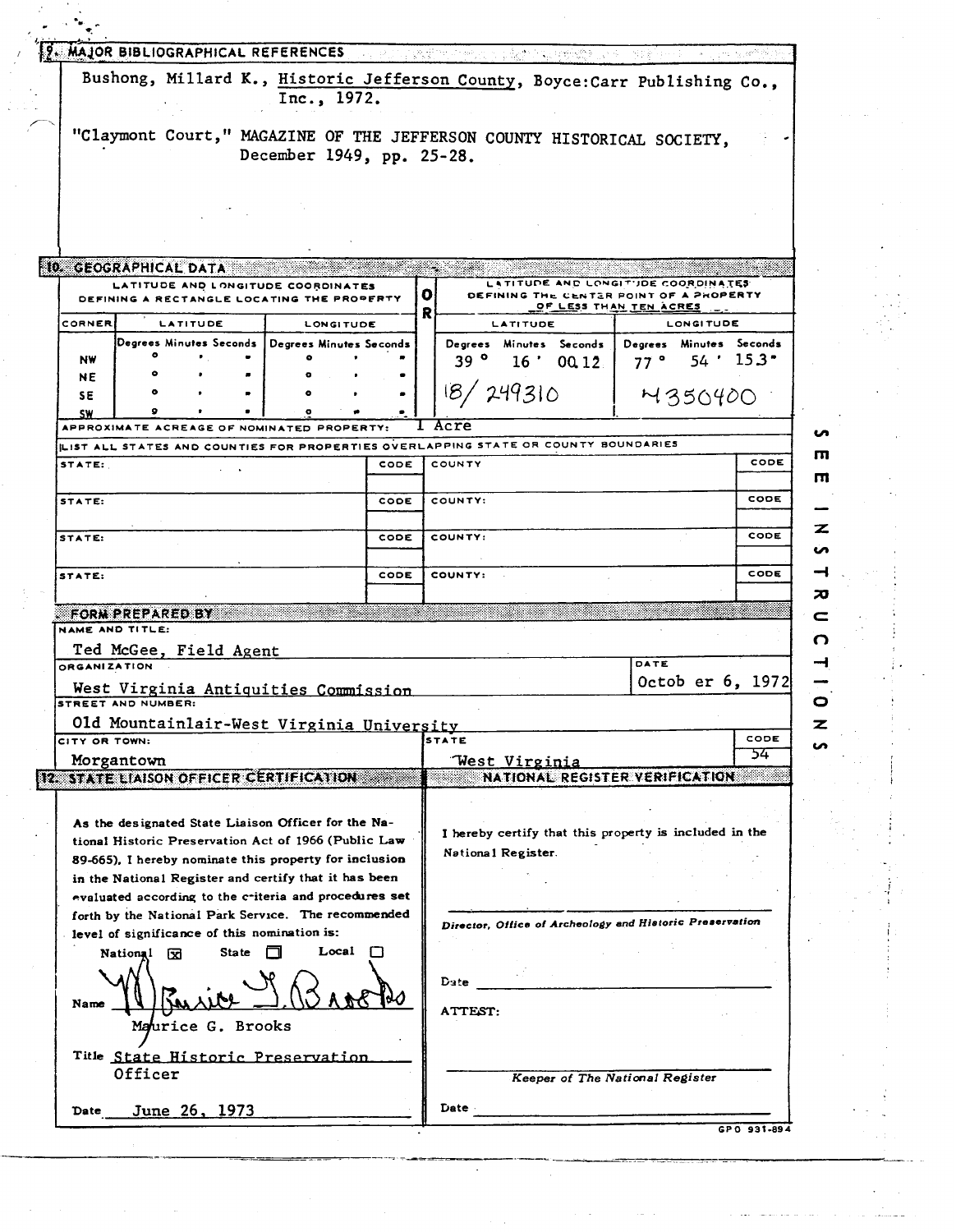

L SURVEY, WASHINGTON, D. C. 20242 IPS AND SYMBOLS IS AVAILABLE ON REQUEST

Revisions shown in purple compiled by the Geological Survey from aerial photographs taken 1971. This information not field checked N3915--W7752.5/7.5

1955 PHOTOREVISED 1971<br>AMS 5462 IV SW-SERIES V854